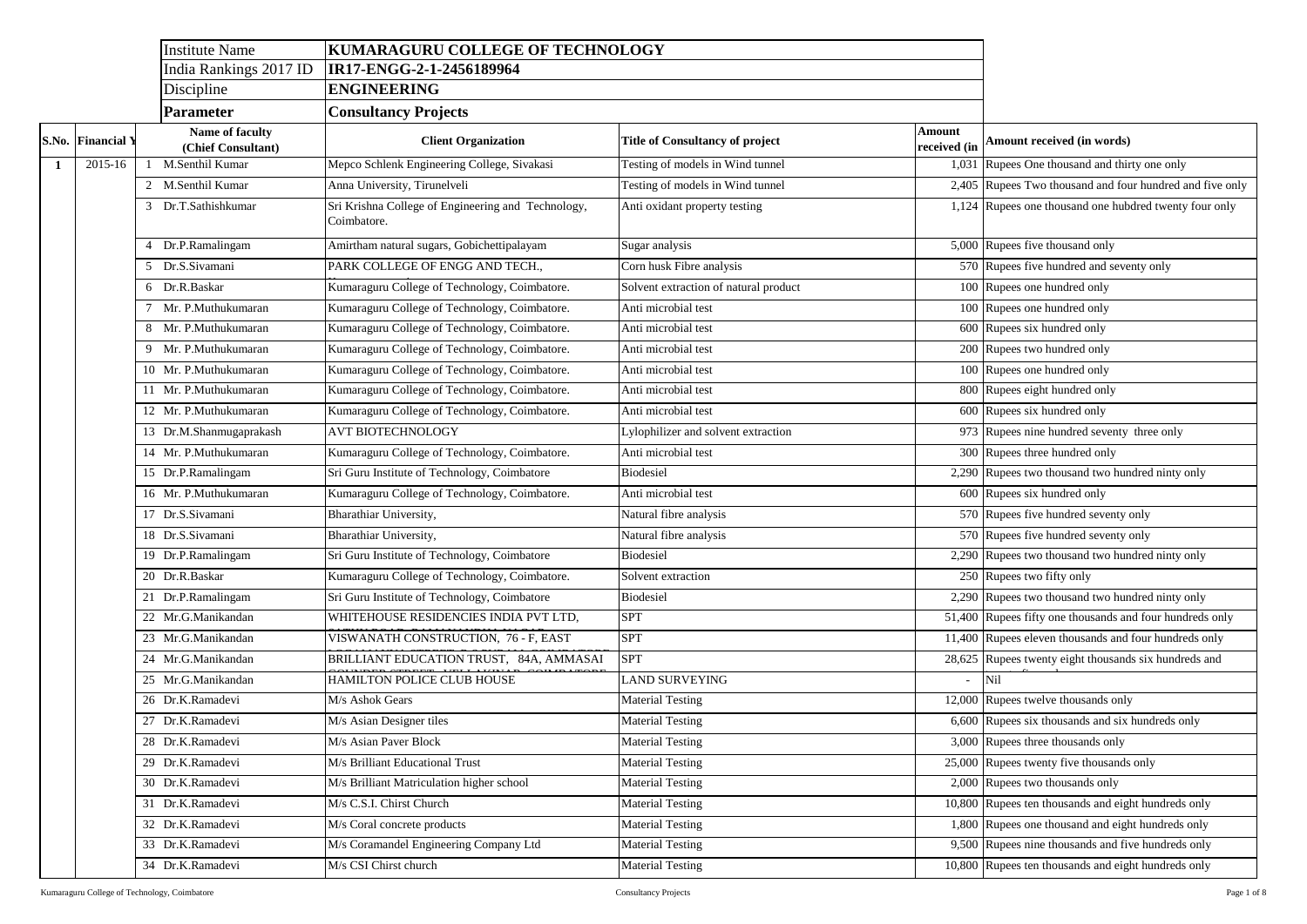|  | S.No. Financial Y | Name of faculty<br>(Chief Consultant) | <b>Client Organization</b>                            | <b>Title of Consultancy of project</b>                    | <b>Amount</b><br>received (in | Amount received (in words)                                  |  |
|--|-------------------|---------------------------------------|-------------------------------------------------------|-----------------------------------------------------------|-------------------------------|-------------------------------------------------------------|--|
|  | 2015-16           | 35 Dr.K.Ramadevi                      | M/s Euro Designer Tiles                               | <b>Material Testing</b>                                   |                               | 650 Rupees six hundreds and fifty only                      |  |
|  |                   | 36 Dr.K.Ramadevi                      | M/s Exopavers                                         | <b>Material Testing</b>                                   |                               | 2,000 Rupees two thousands only                             |  |
|  |                   | 37 Dr.K.Ramadevi                      | M/s Ezhil vannan, shanthimani, K.Vadamadurai          | <b>Material Testing</b>                                   |                               | 15,000 Rupees fifteen thousands only                        |  |
|  |                   | 38 Dr.K.Ramadevi                      | M/s G.Ramamoorthy Construction (I) Pvt Ltd            | <b>Material Testing</b>                                   |                               | 221,150 Rupees two lakhs twenty one thousands one hundred   |  |
|  |                   | 39 Dr.K.Ramadevi                      | M/s Indian Fly ash Bricks                             | <b>Material Testing</b>                                   |                               | 4,050 Rupees four thousands and fifty only                  |  |
|  |                   | 40 Dr.K.Ramadevi                      | M/s Isha Foundation                                   | <b>Material Testing</b>                                   |                               | $5,000$ Rupees five thousands only                          |  |
|  |                   | 41 Dr.K.Ramadevi                      | M/s J.K.Blocks                                        | <b>Material Testing</b>                                   |                               | 1,500 Rupees one thousand and five hundreds only            |  |
|  |                   | 42 Dr.K.Ramadevi                      | M/s KCT                                               | <b>Material Testing</b>                                   |                               | $1,000$ Rupees one thousand only                            |  |
|  |                   | 43 Dr.K.Ramadevi                      | M/s Mayflower Enterprises, Coimbatore                 | <b>Material Testing</b>                                   |                               | 15,000 Rupees fifteen thousands only                        |  |
|  |                   | 44 Dr.K.Ramadevi                      | M/s P.S.G. College of Arts & Science                  | <b>Material Testing</b>                                   |                               | 2,500 Rupees two thousands and five hundreds only           |  |
|  |                   | 45 Dr.K.Ramadevi                      | M/s Palanisway & Associates, Coimbatore               | <b>Material Testing</b>                                   |                               | 174,150 Rupees one lakh seventy four thousands one hundred  |  |
|  |                   | 46 Dr.K.Ramadevi                      | M/s PSG College of Arts & Science                     | <b>Material Testing</b>                                   |                               | 2,500 Rupees two thousands and five hundreds only           |  |
|  |                   | 47 Dr.K.Ramadevi                      | M/s Ramamoorthy Constructions                         | <b>Material Testing</b>                                   |                               | 9,000 Rupees nine thousands only                            |  |
|  |                   | 48 Dr.K.Ramadevi                      | M/s Ramani realtors                                   | <b>Material Testing</b>                                   |                               | 1,900 Rupees one thousand and nine hundreds only            |  |
|  |                   | 49 Dr.K.Ramadevi                      | M/s Ramco Cement Limited                              | <b>Material Testing</b>                                   |                               | 2,250 Rupees two thousands two hundreds and fifty only      |  |
|  |                   | 50 Dr.K.Ramadevi                      | M/s Ravi Kandasamy, PMO, KCT                          | <b>Material Testing</b>                                   |                               | 4,366 Rupees four thousands three hundreds and sixty six    |  |
|  |                   | 51 Dr.K.Ramadevi                      | M/s S.N.S College of Technology                       | <b>Material Testing</b>                                   |                               | 5,900 Rupees five thousands nine hundreds only              |  |
|  |                   | 52 Dr.K.Ramadevi                      | M/s Sabari Constructions Technologies Pvt Ltd         | <b>Material Testing</b>                                   |                               | 22,750 Rupees twenty two thousands seven hundreds and fifty |  |
|  |                   | 53 Dr.K.Ramadevi                      | M/s Shiva shree Builders                              | <b>Material Testing</b>                                   |                               | 3,600 Rupees three thousands and six hundreds only          |  |
|  |                   | 54 Dr.K.Ramadevi                      | M/s Shree sakthi Engineering college                  | <b>Material Testing</b>                                   |                               | $2,500$ Rupees two thousands and five hundreds only         |  |
|  |                   | 55 Dr.K.Ramadevi                      | M/s Siddaarth Builders                                | Material Testing                                          |                               | 8,950 Rupees eight thousands nine hundreds only             |  |
|  |                   | 56 Dr.K.Ramadevi                      | M/s SNS College of Technology                         | <b>Material Testing</b>                                   |                               | 5,900 Rupees five thousands nine hundreds only              |  |
|  |                   | 57 Dr.K.Ramadevi                      | M/s Southern Railways                                 | <b>Material Testing</b>                                   |                               | 29,700 Rupees twenty nine thousands and seven hundreds      |  |
|  |                   | 58 Dr.K.Ramadevi                      | M/s Sree Daksha Property developers (I) Pvt.Ltd       | Material Testing                                          |                               | 12,400 Rupees twelve thousands and four hundreds only       |  |
|  |                   | 59 Dr.K.Ramadevi                      | M/s Sree Sakthi Engineering College (A.N. Swaminathan | <b>Material Testing</b>                                   |                               | 4,900 Rupees four thousands and nine hundreds only          |  |
|  |                   | 60 Dr.K.Ramadevi                      | M/s Sri Ranganathar Engineering College               | <b>Material Testing</b>                                   |                               | 4,750 Rupees four thousands seven hundreds and fifty only   |  |
|  |                   | 61 Dr.K.Ramadevi                      | M/s Sri Sujan Consortion                              | <b>Material Testing</b>                                   |                               | 1,350 Rupees one thousands three hundreds and fifty only    |  |
|  |                   | 62 Dr.K.Ramadevi                      | M/s Sri swathika Developers                           | Material Testing                                          |                               | 4,700 Rupees four thousands and sevn hundreds only          |  |
|  |                   | 63 Dr.K.Ramadevi                      | M/s Srinivasan Associates Private Limited             | <b>Material Testing</b>                                   |                               | 16,200 Rupees sixteen thousands and two hundreds only       |  |
|  |                   | 64 Dr.K.Ramadevi                      | M/s V.S.B. Engineering Madurai                        | <b>Material Testing</b>                                   |                               | 29,700 Rupees twenty nine thousands and seven hundreds      |  |
|  |                   | 65 Dr.K.Ramadevi                      | M/s Vee Vee Bricks                                    | <b>Material Testing</b>                                   |                               | 2,000 Rupees two thousands only                             |  |
|  |                   | 66 Dr.K.Ramadevi                      | M/s Visanthi & Co                                     | <b>Material Testing</b>                                   |                               | 2,700 Rupees two thousands and seven hundreds only          |  |
|  |                   | 67 Dr.K.Ramadevi                      | M/s Viswanathan Constructions Pvt Ltd                 | <b>Material Testing</b>                                   |                               | 12,400 Rupees twelve thousands and four hundreds only       |  |
|  |                   | 68 Dr.K.Ramadevi                      | M/s VSB Engineering                                   | <b>Material Testing</b>                                   |                               | 900 Rupees nine hundreds only                               |  |
|  |                   | 69 Dr.K.Ramadevi                      | M/s White House residences India Ltd                  | Material Testing                                          |                               | $\overline{45,000}$ Rupees fourty five thousands only       |  |
|  |                   | 70 Dr.K.Ramadevi                      | M/s. G.Ramamoorthy Constructions (I) Pvt Ltd          | <b>Material Testing</b>                                   |                               | 16,200 Rupees sixteen thousands and two hundreds only       |  |
|  |                   | 71 Dr.K.Ramadevi                      | M/s Brilliant & Co                                    | <b>Material Testing</b>                                   |                               | 1,500 Rupees one thousand and five hundreds only            |  |
|  |                   | 72 Dr.V.Geetha                        | GoFrugal                                              | <b>Business Study and Test Automation</b>                 |                               | Good will basis                                             |  |
|  |                   | 73 M.C.S.Geetha                       | Decathlon                                             | <b>Ontext Aware Adaptive Personalized Mobile Learning</b> |                               | Good will basis                                             |  |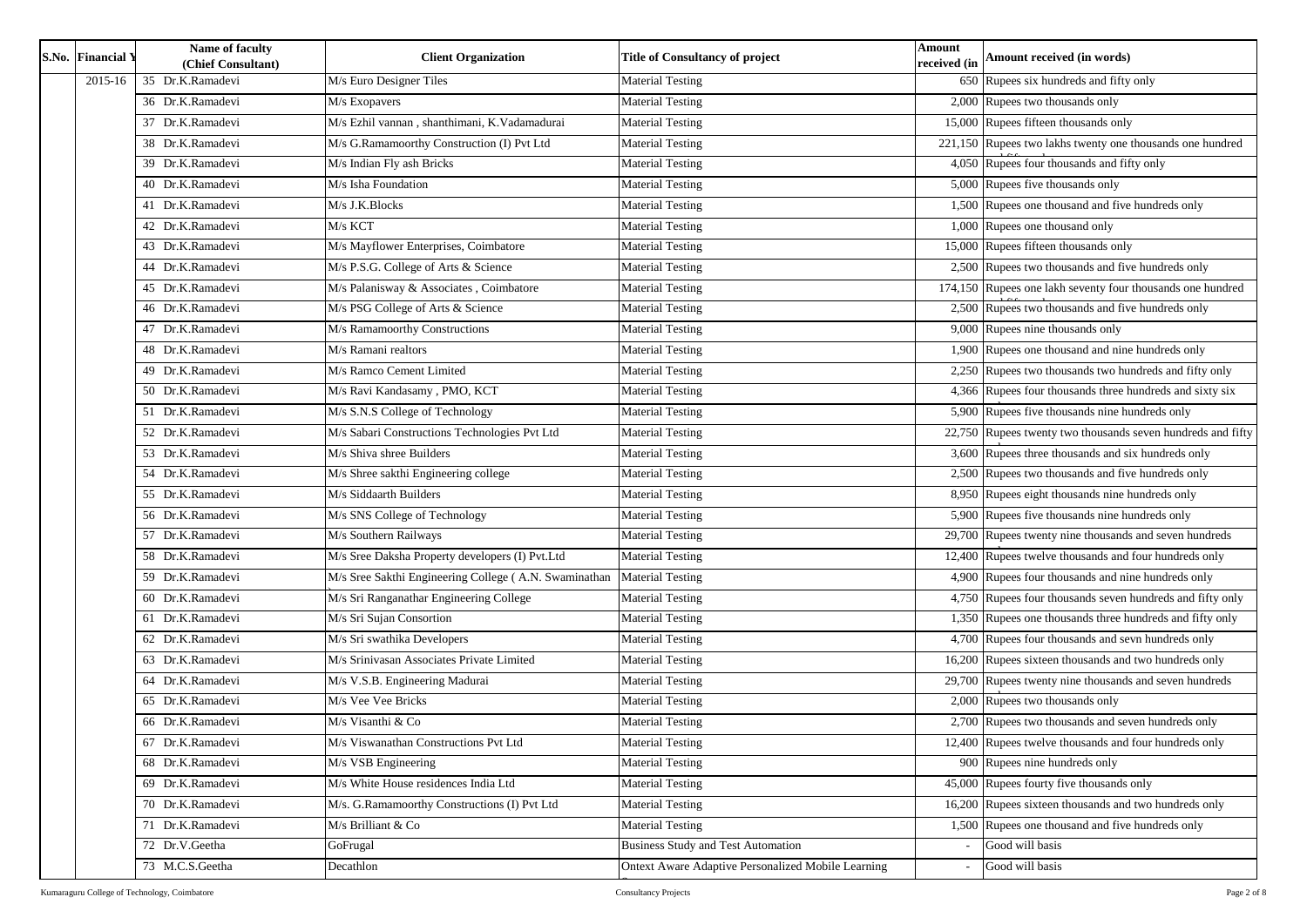## **Amount received (in words)**

Rupees four lakhs seventy four thousand six hundred and twenty one only

Rupees Five thousand two hundred and fifty eight only

| S.No. Financial Y | Name of faculty<br>(Chief Consultant)         | <b>Client Organization</b>                                                  | <b>Title of Consultancy of project</b>                                                       | <b>Amount</b><br>received (in | Amount received (in words)                                                       |
|-------------------|-----------------------------------------------|-----------------------------------------------------------------------------|----------------------------------------------------------------------------------------------|-------------------------------|----------------------------------------------------------------------------------|
| 2015-16           | 74 V.Jalaja Jayalakshmi                       | Athenahealth                                                                | Mapreduce framework for data analysis and processing                                         |                               | Good will basis                                                                  |
|                   | 75 Dr.M.Manikantan                            | Roots Inductries                                                            | <b>Quality Management</b>                                                                    |                               | Good Will basis                                                                  |
|                   | 76 Dr. J. Srinivasan &<br>Dr. V. Krishnaveni  | Government Of India - Integrated Child Development<br>Service Scheme (ICDS) | Vocational Fashion Technology and Computer Skill<br>Training Programmes for Adolescent Girls |                               | 16,000 Rupees sixteen thousand only                                              |
|                   | 77 Dr. J. Srinivasan &<br>Dr. V. Krishnaveni  | Government Of India - Integrated Child Development<br>Service Scheme (ICDS) | Vocational Aari Embroidery Skill Training Programme                                          |                               | 16,000 Rupees sixteen thousand only                                              |
|                   | 78 Dr. J. Srinivasan &<br>Dr. R. Shanthi      | M/s. Kumaraguru college of Technology, Coimbatore                           | Craft for Children                                                                           |                               | 10,200 Rupees ten thousand two hundred only                                      |
|                   | 79 Dr. J. Srinivasan &<br>Dr. R. Shanthi      | M/s. Kumaraguru college of Technology, Coimbatore                           | Basic, Thread Winding and Huck embroidery                                                    |                               | 9,630 Rupees nine thousand six hundred and thirty only                           |
|                   | 80 Dr. J. Srinivasan &<br>Dr. G. Ramakrishnan | KCT-TIFAC CORE (self generation)                                            | New product development and project work for student<br>projects and industry (90)           |                               | 474,621 Rupees four lakhs seventy four thousand six hundr<br>and twenty one only |
|                   | 81 Karthik S                                  | M/s. Pramura Software Private Limited                                       | Foetus Health monitoring system                                                              |                               | Good will basis                                                                  |
|                   | 82 Karthik S                                  | M/s. Sunsil Engineers Private Limited                                       | X-ray based non destructive testing                                                          |                               | Good will basis                                                                  |
|                   | 83 Mr.P.R.Ayyappan                            | Sri Guru Institute of Technology, Coimbatore                                | Performance and emission test, Fuel property testing                                         |                               | 9,275 Rupees Nine Thousand Two Hundred and Seventy                               |
|                   | 84 Mr.P.R.Ayyappan                            | Sri Guru Institute of Technology, Coimbatore                                | Performance and emission test, Fuel property testing                                         |                               | 9,275 Rupees Nine Thousand Two Hundred and Seventy                               |
|                   | 85 Mr.P.R.Ayyappan                            | Sri Guru Institute of Technology, Coimbatore                                | Performance and emission test, Fuel property testing                                         |                               | 8,015 Rupees Eight Thousand and and Fifteen only                                 |
|                   | 86 Mr.K.Vijayanand                            | Adithya Institute of Technology                                             | Microscopic analysis of Al alloy                                                             |                               | 1,145 Rupees One Thousand One hundred and Forty five                             |
|                   | 87 Mr.K.Vijayanand                            | Park College of Engineering and Technolgy                                   | Surface roughness test                                                                       |                               | 1,200 Rupees One thousand Two Hundred only                                       |
|                   | 88 Mr.K.Vijayanand                            | Park College of Engineering and Technolgy                                   | Machining charges                                                                            |                               | 350 Rupees Three Hundred and Fifty only                                          |
|                   | 89 Mr.K.Vijayanand                            | Anna University Coimbatore                                                  | Surface roughness test                                                                       |                               | 1,800 Rupees One thousand and Eight Hundred only                                 |
|                   | 90 Mr.K.K.Arun                                | iCAD Solutions                                                              | SoftwareTraining at CAD Centre                                                               |                               | 101,520 Rupees One lakh One thousand Five hundred and                            |
|                   | 91 Mr.R.S.Mohan Kumar                         | <b>MaxCADD</b>                                                              | SoftwareTraining at PG CAE Lab                                                               |                               | 30,000 Rupees Thirty Thousand only                                               |
|                   | 92 Ms.P.Shenbagam                             | Sathyam Tyre Plaza, Karur                                                   | <b>Inventory Monitoring System with Mobile Alerts</b>                                        |                               | 40,000 Rupees Forty thousand only                                                |
|                   | 93 Dr.J.Cynthia<br>Ms.G. Prema Arokia Mary    | Rani Traders, Coimbatore                                                    | Fuzzy Inference System for Tea Leaf Classification                                           |                               | 144,000 Rupees One lakh forty four thousand only                                 |
|                   | 94 Dr.J.Cynthia<br>Ms.N.Rajathi               | <b>TNSTC</b><br>Tamil Nadu)                                                 | GIS based Vehicles Tracking System                                                           |                               | Good will basis                                                                  |
|                   | 95 Dr. Ramalatha Marimuthu                    | Sabari Kitchen Services(P) Limited                                          | Automation of commercial boilers                                                             |                               | 36,000 Rupees Thirty six thousand only                                           |
|                   | 96 Dr.K.Thangamani                            | Research for Park college Students                                          | Composite Board making& Mechanical properties of                                             |                               | 2,200 Rupees Two Thousand and Two Hundred only                                   |
|                   | 97 Dr.K.Thangamani                            | Research for PhD collars.                                                   | Composite Board making & Mechanical properties of                                            |                               | 5,258 Rupees Five thousand two hundred and fifty eight of                        |
|                   | 98 Dr.K.Thangamani                            | Dr.Rumachakrabarti,                                                         | Tensile Strength                                                                             |                               | 1,600 Rupees One thousand and six hundred only                                   |
|                   | 99 Dr.K.Thangamani                            | <b>STPL</b>                                                                 | <b>Tensile Strength</b>                                                                      |                               | Good will basis                                                                  |
|                   | 100 Dr.K.Thangamani                           | BM, US, DS-Yarns                                                            | <b>Tensile Strength</b>                                                                      |                               | Good will basis                                                                  |
|                   | 101 Dr.K.Thangamani                           | N.K.Raja,.                                                                  | Tensile Strength                                                                             |                               | 1,600 Rupees One thousand and six hundred only                                   |
|                   | 102 Dr.K.Thangamani                           | Webcot, Sulur, Coimbatore.                                                  | <b>Tensile Strength</b>                                                                      |                               | Good will basis                                                                  |
|                   | 103 Dr.K.Thangamani                           | Velcro Hook & Loop                                                          | <b>Tensile Strength</b>                                                                      |                               | Good will basis                                                                  |
|                   | 104 Dr.K.Thangamani                           | SSM College of Engineering, Komarapalayam.                                  | Composite Board making & Mechanical properties of                                            |                               | 800 Rupees Eight hundred only                                                    |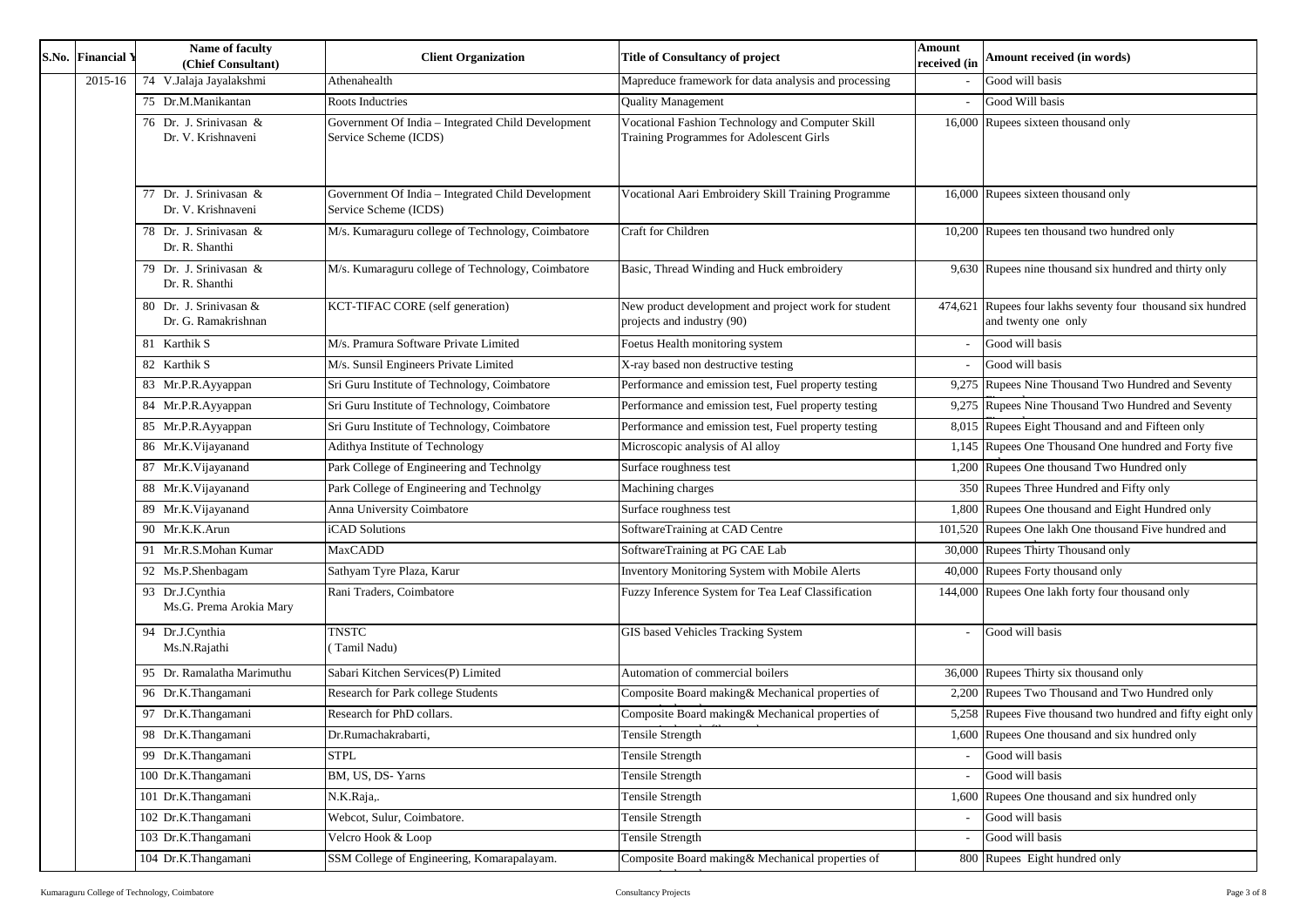|   | <b>S.No. Financial Y</b> | Name of faculty<br><b>Title of Consultancy of project</b><br><b>Client Organization</b><br>(Chief Consultant) |                                                        |                                                                           | <b>Amount</b><br>received (in | Amount received (in words)                             |
|---|--------------------------|---------------------------------------------------------------------------------------------------------------|--------------------------------------------------------|---------------------------------------------------------------------------|-------------------------------|--------------------------------------------------------|
|   | 2015-16                  | 105 Dr.K.Thangamani                                                                                           | Research for KCT Students                              | Composite Board making& Mechanical properties of                          |                               | 9,900 Rupees Nine thousand and nine hundred only       |
|   |                          | 106 Dr.K.Thangamani                                                                                           | Karpagam University. Coimbatore.                       | Tensile Strength                                                          |                               | 800 Rupees Eight hundred only                          |
|   |                          | 107 Dr.K.Thangamani                                                                                           | Sri Ramakrishna Engineering College, Coimbatore.       | Composite Board making& Mechanical properties of                          |                               | 3,300 Rupees Three thousand and three hundred only     |
|   |                          | 108 Dr.K.Thangamani                                                                                           | Excel Engg. College, Coimbatore.                       | Natural Fibers, Composite Board making                                    |                               | 1,800 Rupees One thousand and eight hundred only       |
|   |                          | 109 Dr.K.Thangamani                                                                                           | PSG Tech & Arts College, Coimbatore.                   | Composite Board making& Mechanical properties of                          |                               | 2,400 Rupees Two thousand and four Hundred only        |
|   |                          | 110 Dr.K.Thangamani                                                                                           | Bannari Amman Institute of Technology, Sathy           | Composite Board making& Mechanical properties of                          |                               | 1,800 Rupees One thousand and eight hundred only       |
|   |                          | 111 Dr.K.Thangamani                                                                                           | PPG, Coimbatore.                                       | Composite Board making & Mechanical properties of                         |                               | 1,000 Rupees One thousand only                         |
|   |                          | 112 Dr.K.Thangamani                                                                                           | CIET, Coimbatore.                                      | Natural Fibers, Composite Board making                                    |                               | 400 Rupees Four hundred only                           |
|   |                          | 113 Dr.K.Thangamani                                                                                           | CollegeofHomeScience,                                  | Areca nut Fiber, Tensile Strength.                                        |                               | 400 Rupees Four hundred only                           |
|   |                          | 114 Dr.K.Thangamani                                                                                           | PJTSAU, Hyderabad                                      | Tensile Strength                                                          |                               | Good will basis                                        |
|   |                          | 115 Dr.K.Thangamani                                                                                           | Info College, Kovilpalayam.                            | Composite Board making                                                    |                               | 200 Rupees Two hundred only                            |
|   |                          | 116 Dr.K.Thangamani                                                                                           | Unnamalai Institute, Kovilpatti.                       | Cotton Plant Fiber, Tensile Strength.                                     |                               | 600 Rupees Six hundred only                            |
|   |                          | 117 Dr.K.Thangamani                                                                                           | JJCET, Coimbatore.                                     | Natural Fibers, Composite Board making.                                   |                               | 600 Rupees six hundred only                            |
|   |                          | 118 Dr.K.Thangamani                                                                                           | Home Science College&Research Institute, Tamilnadu     | Calotropis Fiber, Tensile Strength.                                       |                               | 1,600 Rupees One thousand six hundred only             |
|   |                          | 119 Dr.K.Thangamani                                                                                           | Angel college of Engineering & Technology, Tirupur.    | Fiber Length, Diameter                                                    |                               | 400 Four hundred only                                  |
|   |                          | 120 Dr.K.Thangamani                                                                                           | Johnsons Institute of Tech.                            | Composite Board making& Mechanical properties of                          |                               | 1,600 Rupees One thousand and six hundred              |
|   |                          | $\overline{121}$ Dr.K.Thangamani                                                                              | KPR Institute of Engineering & Technology, Coimbatore. | Mechanical properties of composite board.                                 |                               | 3,000 Rupees Three thousand                            |
|   |                          | 122 Dr.K.Thangamani                                                                                           | Research for S.K.C.E.T, Coimbatore.                    | Mechanical properties of composite board.                                 |                               | 1,600 Rupees One thousand and six hundred only         |
|   |                          | 123 Dr.K.Thangamani                                                                                           | Research for PhD collar. S.K.C.E.T, Coimbatore.        | Aluminum Rod, Tensile Strength.                                           |                               | 200 Rupees Two hundred only                            |
|   |                          | 124 Dr.K.Thangamani                                                                                           | Dr.N.G.P.I.T, Coimbatore.                              | Mechanical properties of composite board.                                 |                               | 2,000 Rupees Two thousand only                         |
|   |                          | 125 Dr.K.Thangamani                                                                                           | Horticultural and Research Institute,                  | Banana fiber, Tensile Strength                                            |                               | 6,400 Rupees Six thousand and four hundred only        |
|   |                          | 126 Dr.K.Thangamani                                                                                           | Kovvur, Andrapradesh.                                  | Tensile Strength                                                          |                               | Good will basis                                        |
|   |                          | 127 Mr.R.Vijayaraghavan &<br>Ms.Sangeetha                                                                     | Sakthi Finance                                         | Training Program on Handling Difficult customers for<br>Marketing Officer |                               | Good will basis                                        |
|   |                          | 128 Mr.R.Vijayaraghavan &<br>Ms.Sangeetha                                                                     | Sakthi Finance                                         | <b>Induction Program for new staff</b>                                    |                               | Good will basis                                        |
|   |                          | 129 Mr.R.Vijayaraghavan &<br>Ms.Sangeetha                                                                     | <b>ABT</b>                                             | <b>Training for Managers</b>                                              |                               | Good will basis                                        |
|   |                          | 130 Mrs. Prema Narashiman                                                                                     | <b>KCT</b> Namadu Pangu                                |                                                                           | 5,00,000                      | Rupees five lakhs only                                 |
| 2 | 2014-15                  | M.Senthil Kumar                                                                                               | Bannari Amman Institute of Technology, Sathy           | Testing of models in Wind tunnel                                          |                               | 540 Rupees Five hundred and forty only                 |
|   |                          | 2 K.Naveen Kumar                                                                                              | SACS MAVMM Engineering College, Madurai                | Testing of models in Polariscope                                          |                               | 1,000 Rupees One thousand only                         |
|   |                          | 3 Dr.R.Baskar                                                                                                 | Kongu Arts and Science College, Erode                  | <b>Plant Material</b>                                                     |                               | 1,124 Rupees one thousand one hundred twenty four only |
|   |                          | 4 Dr.S.Sivamani                                                                                               | B. Tech. Textile Technology, Park College of Engg. &   | Chemical composition test                                                 |                               | 570 Rupees five hundred seventy only                   |
|   |                          | 5 Dr.R.Baskar                                                                                                 | B.Tech. Fashion Technology, KCT                        | Solvent extraction of flower materials                                    |                               | 114 Rupees one hundred fourteen only                   |
|   |                          | 6 Mr.P.Muthukumaran                                                                                           | Master of Appareal Technology, KCT                     | <b>Antimirobial Test</b>                                                  |                               | 100 Rupees one hundred only                            |
|   |                          | 7 Mr.P.Muthukumaran                                                                                           | B.Tech. Fashion Technology, KCT                        | <b>Antimirobial Test</b>                                                  |                               | 100 Rupees one hundred only                            |
|   |                          | 8 Mr.G.Manikandan                                                                                             | ARAVIND BUILDERS, G.K.S Nagar (Back                    | <b>SPT</b>                                                                |                               | 11,400 Rupees eleven thousands and four hundreds only  |
|   |                          | 9 Mr.G.Manikandan                                                                                             | PRAKASH COTEX INDIA LLP, 37B (3), Sengathurai -        | <b>SPT</b>                                                                |                               | 17,100 Rupees seventeen thousands and one hundred only |
|   |                          | 10 Mr.G.Manikandan                                                                                            | SHRI LAKSHMI SRINIVASA PROMOTERS,                      | <b>SPT</b>                                                                |                               | 11,400 Rupees eleven thousands and four hundreds only  |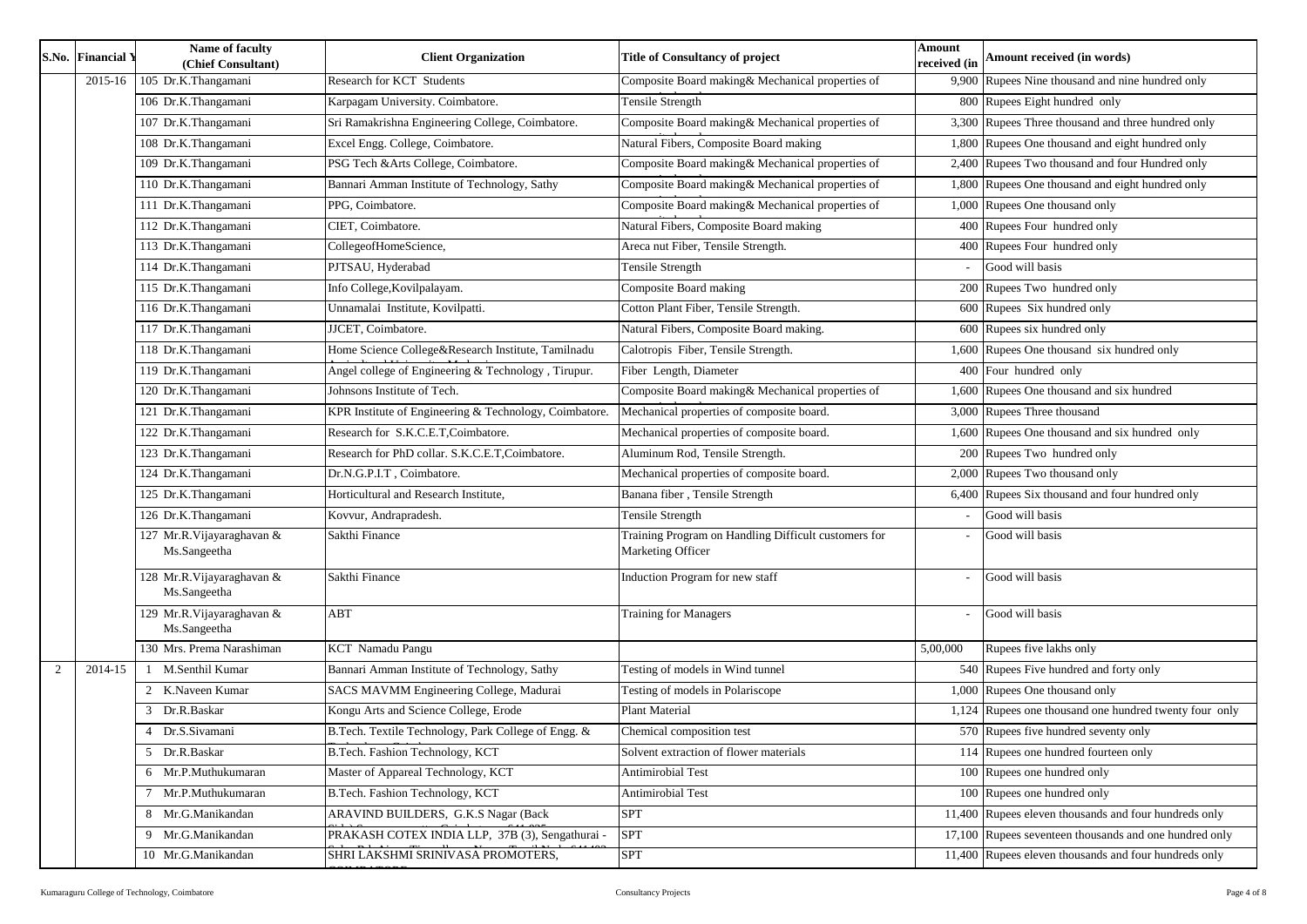| S.No. Financial Y | Name of faculty<br>(Chief Consultant) | <b>Client Organization</b>                           | <b>Title of Consultancy of project</b> | <b>Amount</b><br>received (in | Amount received (in words)                                |
|-------------------|---------------------------------------|------------------------------------------------------|----------------------------------------|-------------------------------|-----------------------------------------------------------|
| 2014-15           | 11 Mr.G.Manikandan                    | SHRI KARUNAMBIKA CONSTRUCTION, 51,52,                | <b>SPT</b>                             |                               | 11,400 Rupees eleven thousands and four hundreds only     |
|                   | 12 Mr.G.Manikandan                    | ASSOCIATE DWELLINGS PRIVATE LIMITED, NO.             | <b>SPT</b>                             |                               | 17,100 Rupees seventeen thousands and one hundred only    |
|                   | 13 Mr.G.Manikandan                    | MEDAVAN CONSTRUCTIONS, COIMBATORE                    | <b>SPT</b>                             |                               | 17,100 Rupees seventeen thousands and one hundred only    |
|                   | 14 Dr.K.Ramadevi                      | M/s Ananthapadmanabhan Trade Links                   | <b>Material Testing</b>                |                               | 7,000 Rupees seven thousand only                          |
|                   | 15 Dr.K.Ramadevi                      | M/s Aravind Builders                                 | <b>Material Testing</b>                |                               | 17,000 Rupees seventeen thousands only                    |
|                   | 16 Dr.K.Ramadevi                      | M/s Ascent Engineers & Infrastructures India Pvt Ltd | <b>Material Testing</b>                |                               | 33,200 Rupees thirty three thousands and two hundreds onl |
|                   | 17 Dr.K.Ramadevi                      | M/s Asian Designer Tiles                             | Material Testing                       |                               | 4,950 Rupees four thousands nine hundreds and fifty only  |
|                   | 18 Dr.K.Ramadevi                      | M/s Associate Dwelligs Builders                      | Material Testing                       |                               | 15,000 Rupees fifteen thousands only                      |
|                   | 19 Dr.K.Ramadevi                      | M/s Congzant Technology                              | <b>Material Testing</b>                |                               | 1,500 Rupees one thousand and five hundreds only          |
|                   | 20 Dr.K.Ramadevi                      | M/s Deco Floors                                      | <b>Material Testing</b>                |                               | 600 Rupees six hundreds only                              |
|                   | 21 Dr.K.Ramadevi                      | M/s Dev International                                | Material Testing                       |                               | 2,000 Rupees two thousands only                           |
|                   | 22 Dr.K.Ramadevi                      | M/s Elysium Properties - Casa Lel Sal                | <b>Material Testing</b>                |                               | 8,000 Rupees eight thousands only                         |
|                   | 23 Dr.K.Ramadevi                      | M/s Essgi fab & Engineers Pvt Ltd                    | Material Testing                       |                               | 1,000 Rupees one thousand only                            |
|                   | 24 Dr.K.Ramadevi                      | M/s Euro Designer & Vardhana Builders                | Material Testing                       |                               | 2,700 Rupees two thousand and seven hundreds only         |
|                   | 25 Dr.K.Ramadevi                      | M/s G. Ramamoorthy Constructions (I) Pvt ltd         | Material Testing                       |                               | 94,700 Rupees ninety four thousand and seven hundreds on  |
|                   | 26 Dr.K.Ramadevi                      | M/s Geeen Valleys Shelters Pvt Ltd                   | <b>Material Testing</b>                |                               | 900 Rupees nine hundreds only                             |
|                   | 27 Dr.K.Ramadevi                      | M/s General Electric Motors                          | <b>Material Testing</b>                |                               | 1,000 Rupees one thousand only                            |
|                   | 28 Dr.K.Ramadevi                      | M/s Harish Marbles & Granites                        | <b>Material Testing</b>                |                               | 7,200 Rupees seven thousand and two hundreds only         |
|                   | 29 Dr.K.Ramadevi                      | M/s Indian Fly Ash Bricks                            | <b>Material Testing</b>                |                               | 600 Rupees six hundreds only                              |
|                   | 30 Dr.K.Ramadevi                      | M/s J.K.Blocks                                       | <b>Material Testing</b>                |                               | 1,500 Rupees one thousand and five hundreds only          |
|                   | 31 Dr.K.Ramadevi                      | M/s J.K.Blocks                                       | Material Testing                       |                               | 2,100 Rupees two thousand and one hundreds only           |
|                   | 32 Dr.K.Ramadevi                      | M/s Jayke Associates                                 | <b>Material Testing</b>                |                               | 2,000 Rupees two thousands only                           |
|                   | 33 Dr.K.Ramadevi                      | M/s K.Saravanan, Coimbatore                          | <b>Material Testing</b>                |                               | 15,000 Rupees fifteen thousands only                      |
|                   | 34 Dr.K.Ramadevi                      | M/s K.Veluswamy                                      | <b>Material Testing</b>                |                               | 3,500 Rupees three thousands and five hundreds only       |
|                   | 35 Dr.K.Ramadevi                      | M/s Palaniswamy & Associates                         | <b>Material Testing</b>                |                               | 5,400 Rupees five thousands and four hundreds only        |
|                   | 36 Dr.K.Ramadevi                      | M/s Prakah Cotex India LLP                           | Material Testing                       |                               | 13,350 Rupees thirteen thousands three hundreds and fifty |
|                   | 37 Dr.K.Ramadevi                      | M/s R.J.matriculation Higher Sec School              | Material Testing                       |                               | 2,400 Rupees two thousands and four hundreds only         |
|                   | 38 Dr.K.Ramadevi                      | M/s Ramani Realtors, Coimbatore                      | Material Testing                       |                               | 19,350 Rupees nineteen thousands three hundreds and fifty |
|                   | 39 Dr.K.Ramadevi                      | M/s Sabari Conbtructions & Technologies Pvt Ltd      | <b>Material Testing</b>                |                               | $22,100$ Rupees twenty two thousands one hundreds only    |
|                   | 40 Dr.K.Ramadevi                      | M/s Sakthi Bricks                                    | <b>Material Testing</b>                |                               | 900 Rupees nine hundreds only                             |
|                   | 41 Dr.K.Ramadevi                      | M/s Senthil Aggregates & cement Products             | <b>Material Testing</b>                |                               | 1,350 Rupees one thousand three hundreds and fifty only   |
|                   | 42 Dr.K.Ramadevi                      | M/s Senthil Construction, Coimbatore                 | <b>Material Testing</b>                |                               | 3,500 Rupees three thousands and five hundreds only       |
|                   | 43 Dr.K.Ramadevi                      | M/s Shakthi Bricks                                   | Material Testing                       |                               | 900 Rupees nine hundreds only                             |
|                   | 44 Dr.K.Ramadevi                      | M/s Shanthi Ashram, Coimbatore                       | <b>Material Testing</b>                |                               | 10,000 Rupees ten thousands only                          |
|                   | 45 Dr.K.Ramadevi                      | M/s Shiva Shree Builders                             | Material Testing                       |                               | 450 Rupees four hundreds and fifty only                   |
|                   | 46 Dr.K.Ramadevi                      | M/s Shree Magalakshmi & Co                           | Material Testing                       |                               | 2,000 Rupees two thousands only                           |
|                   | 47 Dr.K.Ramadevi                      | M/s Shri Lakshmi Srinivasa Promoters                 | <b>Material Testing</b>                |                               | 10,000 Rupees ten thousands only                          |
|                   | 48 Dr.K.Ramadevi                      | M/s Sree Krishna Floors and Pavers                   | <b>Material Testing</b>                |                               | 900 Rupees nine hundredrs only                            |
|                   | 49 Dr.K.Ramadevi                      | M/s Sree Vardhana Builders Pvt Ltd                   | <b>Material Testing</b>                |                               | 2,450 Rupees two thousands four hundreds and fifty only   |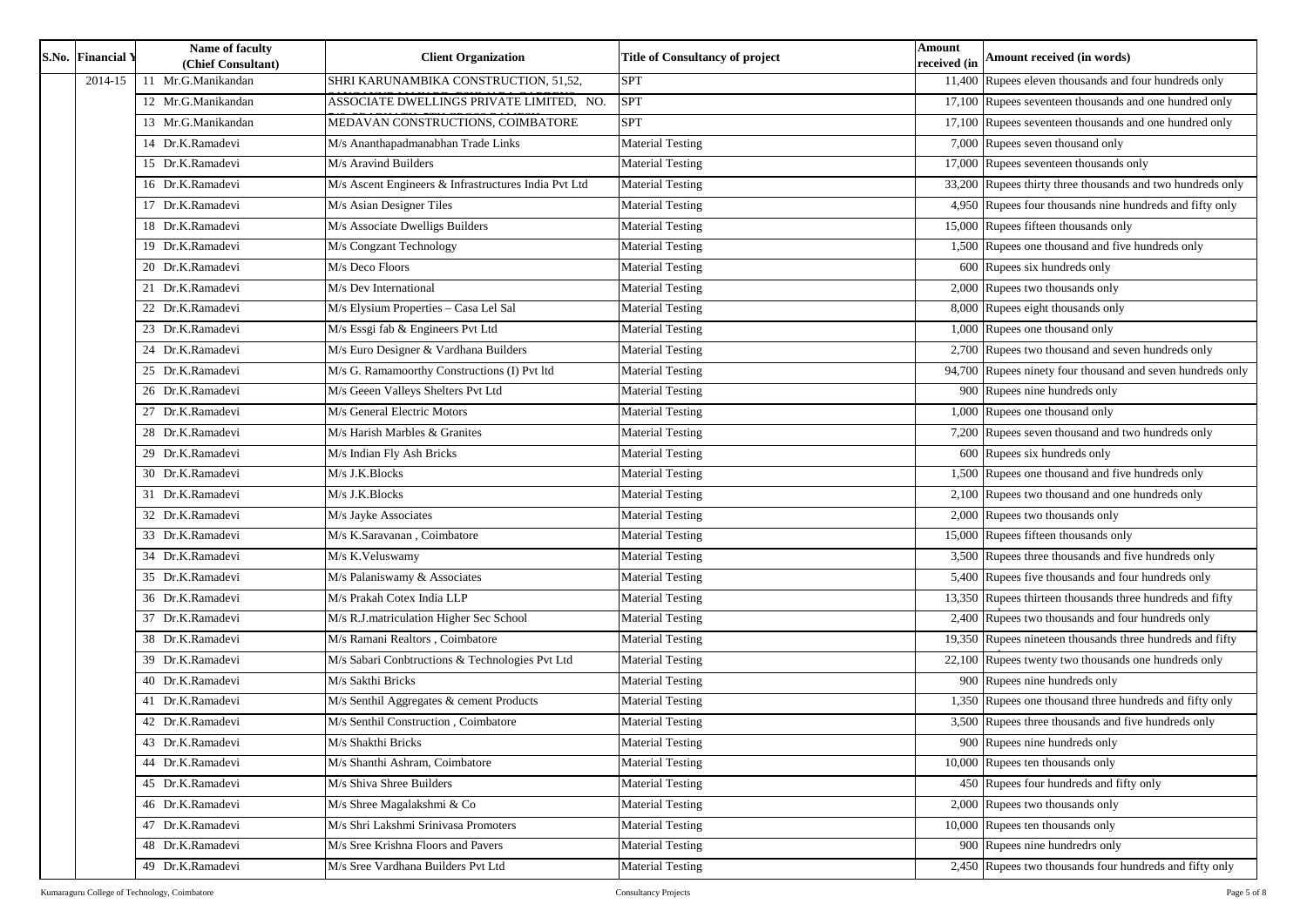| 8,800 Rupees eight thousands and eight hundreds only<br>50 Dr.K.Ramadevi<br>M/s Sri Ramakrisna Institute of Technology,<br><b>Material Testing</b><br>2014-15<br>2,500 Rupees two thousands and five hundreds only<br>M/s Sri Sai Ram House<br><b>Material Testing</b><br>51 Dr.K.Ramadevi<br>Material Testing<br>1,350 Rupees one thousand three hundreds and fifty only<br>52 Dr.K.Ramadevi<br>M/s Sri Somu Petrofuels<br>M/s Sri Sujan Consortion<br>2,700 Rupees two thousands and seven hundreds only<br>53 Dr.K.Ramadevi<br><b>Material Testing</b><br>77,200 Rupees seventy seven thousands and two hundreds<br>54 Dr.K.Ramadevi<br>M/s Srinivasa Associates Private ltd<br><b>Material Testing</b><br>4,000 Rupees four thousands only<br>M/s T.V.Sundaram iyengar & Sons Limited<br><b>Material Testing</b><br>55 Dr.K.Ramadevi<br>M/s Uday's Constructions<br><b>Material Testing</b><br>8,700 Rupees eight thousands and seven hundreds only<br>56 Dr.K.Ramadevi<br>$\overline{7,000}$ Rupees seven thousands only<br>M/s Vijay Cements, Trichy<br>57 Dr.K.Ramadevi<br><b>Material Testing</b><br>M/s Viswanathan Constructions (P) Ltd<br>14,800 Rupees fourteen thousands and eight hundreds only<br>58 Dr.K.Ramadevi<br><b>Material Testing</b><br><b>Material Testing</b><br>$3,000$ Rupees three thousands only<br>59 Dr.K.Ramadevi<br>Mr. Brilliant & Co<br>7,800 Rupees seven thousands and eight hundreds only<br><b>Material Testing</b><br>60 Dr.K.Ramadevi<br>Mr. Srinivasa Associates Private ltd<br>61 R.K.Kavitha<br><b>Online ERP Management System</b><br>Good Will<br><b>Infosys</b><br>62 R.K.Kavitha<br>Good Will<br>Robert Bosch<br>Security testing of online claim processing system<br>63 M.C.S.Geetha<br>Mobile and tablet M-commerce site<br>Good Will<br>Skava Systems<br>Good Will<br>64 C.Rajan Krupa<br>Wipro<br>Question paper automation system<br>65 Dr.D.Devi Aruna<br>Employee welfare measure at SAIL<br><b>SAIL</b><br>Good Will<br>Production controlling<br>66 K.Kathirvel<br><b>Roots Inductries</b><br>Good Will<br>67 EEE<br>Good Will<br>ANALYSIS AND COMPARISON OF IFOC AND SFOC<br><b>68 EEE</b><br>DESIGN OF HARMONIC ESTIMATION INSTUMENT-<br>Good Will<br>Good Will<br>69 EEE<br>CUSTOMISED GUI DEVELOPMENT TO SIMULATE<br>Good Will<br><b>70 EEE</b><br>TMS 570 PERIPHERAL DRIVER AND RTOS-BOSCH<br>KCT-TIFAC CORE (self generation)<br>New product development and project work for student<br>353,100 Rupees three lakhs fifty three thousand one hundred<br>71 Dr. J. Srinivasan &<br>projects and industry (73)<br>Dr. G. Ramakrishnan<br>only<br>72 Dr. J. Srinivasan &<br>Government Of India - Integrated Child Development<br>Vocational Fashion Technology and Computer Skill<br>30,000 Rupees thirty thousand only<br>Dr. V. Krishnaveni<br>Service Scheme (ICDS)<br><b>Training Programmes for Adolescent Girls</b><br>73 Dr. J. Srinivasan &<br>M/s. Kumaraguru college of Technology, Coimbatore<br><b>Traditional Aari Embroidery</b><br>9,000 Rupees nine thousand only<br>Dr. R. Shanthi<br>74 Dr. J. Srinivasan &<br>Government Of India - Integrated Child Development<br>Vocational Aari Embroidery Skill Training Programme<br>30,000 Rupees thirty thousand only<br>Dr. V. Krishnaveni<br>Service Scheme (ICDS)<br>75 Dr. J. Srinivasan &<br>M/s. Kumaraguru college of Technology, Coimbatore<br>$6,000$ Rupees six thousand only<br>Fitting solutions for Salwar and Kameez by Engineering<br>Dr. R. Shanthi<br>patterns<br>76 Dr. J. Srinivasan &<br>M/s. Kumaraguru college of Technology, Coimbatore<br>Design and development of Ladies faculty uniform over<br>goodwill basis<br>Mrs. V. Bhanurekha<br>coat<br>Dr. J. Srinivasan &<br>M/s. Jagannath Textiles, Coimbatore<br>Brand concepts and logos for women's lingerie and leisure<br>goodwill basis<br>77<br>Mrs. V. Bhanurekha<br>wear<br>78 Dr.J.Cynthia<br>TNPCB(Tamil Nadu)<br>Air Pollution Monitoring System<br>Good Will Basis<br>Mr. S.Kanagaraj<br>3,371 Rupees Three thousand three hundred and seventy one<br>G Balakrishnan & Bros Limited (LGB)<br><b>CAM</b> chain Noise Measurement<br>79 S.A.Pasupathy<br>80 Dr.K.Thangamani<br>Sri Krishna College of Engineering and Technology,<br>Composite Board Making, Tensile Strength & Bending<br>11,180 Rupees Eleven thousand one hundred and eighty only | S.No. Financial Y | Name of faculty<br>(Chief Consultant) | <b>Client Organization</b> | <b>Title of Consultancy of project</b> | <b>Amount</b><br>received (in | Amount received (in words) |
|-------------------------------------------------------------------------------------------------------------------------------------------------------------------------------------------------------------------------------------------------------------------------------------------------------------------------------------------------------------------------------------------------------------------------------------------------------------------------------------------------------------------------------------------------------------------------------------------------------------------------------------------------------------------------------------------------------------------------------------------------------------------------------------------------------------------------------------------------------------------------------------------------------------------------------------------------------------------------------------------------------------------------------------------------------------------------------------------------------------------------------------------------------------------------------------------------------------------------------------------------------------------------------------------------------------------------------------------------------------------------------------------------------------------------------------------------------------------------------------------------------------------------------------------------------------------------------------------------------------------------------------------------------------------------------------------------------------------------------------------------------------------------------------------------------------------------------------------------------------------------------------------------------------------------------------------------------------------------------------------------------------------------------------------------------------------------------------------------------------------------------------------------------------------------------------------------------------------------------------------------------------------------------------------------------------------------------------------------------------------------------------------------------------------------------------------------------------------------------------------------------------------------------------------------------------------------------------------------------------------------------------------------------------------------------------------------------------------------------------------------------------------------------------------------------------------------------------------------------------------------------------------------------------------------------------------------------------------------------------------------------------------------------------------------------------------------------------------------------------------------------------------------------------------------------------------------------------------------------------------------------------------------------------------------------------------------------------------------------------------------------------------------------------------------------------------------------------------------------------------------------------------------------------------------------------------------------------------------------------------------------------------------------------------------------------------------------------------------------------------------------------------------------------------------------------------------------------------------------------------------------------------------------------------------------------------------------------------------------------------------------------------------------------------------------------------------------------------------------------------------------------------------------------------------------------------------------------------------------------------------------------------------------------------------------------------------------------------------------------------|-------------------|---------------------------------------|----------------------------|----------------------------------------|-------------------------------|----------------------------|
|                                                                                                                                                                                                                                                                                                                                                                                                                                                                                                                                                                                                                                                                                                                                                                                                                                                                                                                                                                                                                                                                                                                                                                                                                                                                                                                                                                                                                                                                                                                                                                                                                                                                                                                                                                                                                                                                                                                                                                                                                                                                                                                                                                                                                                                                                                                                                                                                                                                                                                                                                                                                                                                                                                                                                                                                                                                                                                                                                                                                                                                                                                                                                                                                                                                                                                                                                                                                                                                                                                                                                                                                                                                                                                                                                                                                                                                                                                                                                                                                                                                                                                                                                                                                                                                                                                                                                                   |                   |                                       |                            |                                        |                               |                            |
|                                                                                                                                                                                                                                                                                                                                                                                                                                                                                                                                                                                                                                                                                                                                                                                                                                                                                                                                                                                                                                                                                                                                                                                                                                                                                                                                                                                                                                                                                                                                                                                                                                                                                                                                                                                                                                                                                                                                                                                                                                                                                                                                                                                                                                                                                                                                                                                                                                                                                                                                                                                                                                                                                                                                                                                                                                                                                                                                                                                                                                                                                                                                                                                                                                                                                                                                                                                                                                                                                                                                                                                                                                                                                                                                                                                                                                                                                                                                                                                                                                                                                                                                                                                                                                                                                                                                                                   |                   |                                       |                            |                                        |                               |                            |
|                                                                                                                                                                                                                                                                                                                                                                                                                                                                                                                                                                                                                                                                                                                                                                                                                                                                                                                                                                                                                                                                                                                                                                                                                                                                                                                                                                                                                                                                                                                                                                                                                                                                                                                                                                                                                                                                                                                                                                                                                                                                                                                                                                                                                                                                                                                                                                                                                                                                                                                                                                                                                                                                                                                                                                                                                                                                                                                                                                                                                                                                                                                                                                                                                                                                                                                                                                                                                                                                                                                                                                                                                                                                                                                                                                                                                                                                                                                                                                                                                                                                                                                                                                                                                                                                                                                                                                   |                   |                                       |                            |                                        |                               |                            |
|                                                                                                                                                                                                                                                                                                                                                                                                                                                                                                                                                                                                                                                                                                                                                                                                                                                                                                                                                                                                                                                                                                                                                                                                                                                                                                                                                                                                                                                                                                                                                                                                                                                                                                                                                                                                                                                                                                                                                                                                                                                                                                                                                                                                                                                                                                                                                                                                                                                                                                                                                                                                                                                                                                                                                                                                                                                                                                                                                                                                                                                                                                                                                                                                                                                                                                                                                                                                                                                                                                                                                                                                                                                                                                                                                                                                                                                                                                                                                                                                                                                                                                                                                                                                                                                                                                                                                                   |                   |                                       |                            |                                        |                               |                            |
|                                                                                                                                                                                                                                                                                                                                                                                                                                                                                                                                                                                                                                                                                                                                                                                                                                                                                                                                                                                                                                                                                                                                                                                                                                                                                                                                                                                                                                                                                                                                                                                                                                                                                                                                                                                                                                                                                                                                                                                                                                                                                                                                                                                                                                                                                                                                                                                                                                                                                                                                                                                                                                                                                                                                                                                                                                                                                                                                                                                                                                                                                                                                                                                                                                                                                                                                                                                                                                                                                                                                                                                                                                                                                                                                                                                                                                                                                                                                                                                                                                                                                                                                                                                                                                                                                                                                                                   |                   |                                       |                            |                                        |                               |                            |
|                                                                                                                                                                                                                                                                                                                                                                                                                                                                                                                                                                                                                                                                                                                                                                                                                                                                                                                                                                                                                                                                                                                                                                                                                                                                                                                                                                                                                                                                                                                                                                                                                                                                                                                                                                                                                                                                                                                                                                                                                                                                                                                                                                                                                                                                                                                                                                                                                                                                                                                                                                                                                                                                                                                                                                                                                                                                                                                                                                                                                                                                                                                                                                                                                                                                                                                                                                                                                                                                                                                                                                                                                                                                                                                                                                                                                                                                                                                                                                                                                                                                                                                                                                                                                                                                                                                                                                   |                   |                                       |                            |                                        |                               |                            |
|                                                                                                                                                                                                                                                                                                                                                                                                                                                                                                                                                                                                                                                                                                                                                                                                                                                                                                                                                                                                                                                                                                                                                                                                                                                                                                                                                                                                                                                                                                                                                                                                                                                                                                                                                                                                                                                                                                                                                                                                                                                                                                                                                                                                                                                                                                                                                                                                                                                                                                                                                                                                                                                                                                                                                                                                                                                                                                                                                                                                                                                                                                                                                                                                                                                                                                                                                                                                                                                                                                                                                                                                                                                                                                                                                                                                                                                                                                                                                                                                                                                                                                                                                                                                                                                                                                                                                                   |                   |                                       |                            |                                        |                               |                            |
|                                                                                                                                                                                                                                                                                                                                                                                                                                                                                                                                                                                                                                                                                                                                                                                                                                                                                                                                                                                                                                                                                                                                                                                                                                                                                                                                                                                                                                                                                                                                                                                                                                                                                                                                                                                                                                                                                                                                                                                                                                                                                                                                                                                                                                                                                                                                                                                                                                                                                                                                                                                                                                                                                                                                                                                                                                                                                                                                                                                                                                                                                                                                                                                                                                                                                                                                                                                                                                                                                                                                                                                                                                                                                                                                                                                                                                                                                                                                                                                                                                                                                                                                                                                                                                                                                                                                                                   |                   |                                       |                            |                                        |                               |                            |
|                                                                                                                                                                                                                                                                                                                                                                                                                                                                                                                                                                                                                                                                                                                                                                                                                                                                                                                                                                                                                                                                                                                                                                                                                                                                                                                                                                                                                                                                                                                                                                                                                                                                                                                                                                                                                                                                                                                                                                                                                                                                                                                                                                                                                                                                                                                                                                                                                                                                                                                                                                                                                                                                                                                                                                                                                                                                                                                                                                                                                                                                                                                                                                                                                                                                                                                                                                                                                                                                                                                                                                                                                                                                                                                                                                                                                                                                                                                                                                                                                                                                                                                                                                                                                                                                                                                                                                   |                   |                                       |                            |                                        |                               |                            |
|                                                                                                                                                                                                                                                                                                                                                                                                                                                                                                                                                                                                                                                                                                                                                                                                                                                                                                                                                                                                                                                                                                                                                                                                                                                                                                                                                                                                                                                                                                                                                                                                                                                                                                                                                                                                                                                                                                                                                                                                                                                                                                                                                                                                                                                                                                                                                                                                                                                                                                                                                                                                                                                                                                                                                                                                                                                                                                                                                                                                                                                                                                                                                                                                                                                                                                                                                                                                                                                                                                                                                                                                                                                                                                                                                                                                                                                                                                                                                                                                                                                                                                                                                                                                                                                                                                                                                                   |                   |                                       |                            |                                        |                               |                            |
|                                                                                                                                                                                                                                                                                                                                                                                                                                                                                                                                                                                                                                                                                                                                                                                                                                                                                                                                                                                                                                                                                                                                                                                                                                                                                                                                                                                                                                                                                                                                                                                                                                                                                                                                                                                                                                                                                                                                                                                                                                                                                                                                                                                                                                                                                                                                                                                                                                                                                                                                                                                                                                                                                                                                                                                                                                                                                                                                                                                                                                                                                                                                                                                                                                                                                                                                                                                                                                                                                                                                                                                                                                                                                                                                                                                                                                                                                                                                                                                                                                                                                                                                                                                                                                                                                                                                                                   |                   |                                       |                            |                                        |                               |                            |
|                                                                                                                                                                                                                                                                                                                                                                                                                                                                                                                                                                                                                                                                                                                                                                                                                                                                                                                                                                                                                                                                                                                                                                                                                                                                                                                                                                                                                                                                                                                                                                                                                                                                                                                                                                                                                                                                                                                                                                                                                                                                                                                                                                                                                                                                                                                                                                                                                                                                                                                                                                                                                                                                                                                                                                                                                                                                                                                                                                                                                                                                                                                                                                                                                                                                                                                                                                                                                                                                                                                                                                                                                                                                                                                                                                                                                                                                                                                                                                                                                                                                                                                                                                                                                                                                                                                                                                   |                   |                                       |                            |                                        |                               |                            |
|                                                                                                                                                                                                                                                                                                                                                                                                                                                                                                                                                                                                                                                                                                                                                                                                                                                                                                                                                                                                                                                                                                                                                                                                                                                                                                                                                                                                                                                                                                                                                                                                                                                                                                                                                                                                                                                                                                                                                                                                                                                                                                                                                                                                                                                                                                                                                                                                                                                                                                                                                                                                                                                                                                                                                                                                                                                                                                                                                                                                                                                                                                                                                                                                                                                                                                                                                                                                                                                                                                                                                                                                                                                                                                                                                                                                                                                                                                                                                                                                                                                                                                                                                                                                                                                                                                                                                                   |                   |                                       |                            |                                        |                               |                            |
|                                                                                                                                                                                                                                                                                                                                                                                                                                                                                                                                                                                                                                                                                                                                                                                                                                                                                                                                                                                                                                                                                                                                                                                                                                                                                                                                                                                                                                                                                                                                                                                                                                                                                                                                                                                                                                                                                                                                                                                                                                                                                                                                                                                                                                                                                                                                                                                                                                                                                                                                                                                                                                                                                                                                                                                                                                                                                                                                                                                                                                                                                                                                                                                                                                                                                                                                                                                                                                                                                                                                                                                                                                                                                                                                                                                                                                                                                                                                                                                                                                                                                                                                                                                                                                                                                                                                                                   |                   |                                       |                            |                                        |                               |                            |
|                                                                                                                                                                                                                                                                                                                                                                                                                                                                                                                                                                                                                                                                                                                                                                                                                                                                                                                                                                                                                                                                                                                                                                                                                                                                                                                                                                                                                                                                                                                                                                                                                                                                                                                                                                                                                                                                                                                                                                                                                                                                                                                                                                                                                                                                                                                                                                                                                                                                                                                                                                                                                                                                                                                                                                                                                                                                                                                                                                                                                                                                                                                                                                                                                                                                                                                                                                                                                                                                                                                                                                                                                                                                                                                                                                                                                                                                                                                                                                                                                                                                                                                                                                                                                                                                                                                                                                   |                   |                                       |                            |                                        |                               |                            |
|                                                                                                                                                                                                                                                                                                                                                                                                                                                                                                                                                                                                                                                                                                                                                                                                                                                                                                                                                                                                                                                                                                                                                                                                                                                                                                                                                                                                                                                                                                                                                                                                                                                                                                                                                                                                                                                                                                                                                                                                                                                                                                                                                                                                                                                                                                                                                                                                                                                                                                                                                                                                                                                                                                                                                                                                                                                                                                                                                                                                                                                                                                                                                                                                                                                                                                                                                                                                                                                                                                                                                                                                                                                                                                                                                                                                                                                                                                                                                                                                                                                                                                                                                                                                                                                                                                                                                                   |                   |                                       |                            |                                        |                               |                            |
|                                                                                                                                                                                                                                                                                                                                                                                                                                                                                                                                                                                                                                                                                                                                                                                                                                                                                                                                                                                                                                                                                                                                                                                                                                                                                                                                                                                                                                                                                                                                                                                                                                                                                                                                                                                                                                                                                                                                                                                                                                                                                                                                                                                                                                                                                                                                                                                                                                                                                                                                                                                                                                                                                                                                                                                                                                                                                                                                                                                                                                                                                                                                                                                                                                                                                                                                                                                                                                                                                                                                                                                                                                                                                                                                                                                                                                                                                                                                                                                                                                                                                                                                                                                                                                                                                                                                                                   |                   |                                       |                            |                                        |                               |                            |
|                                                                                                                                                                                                                                                                                                                                                                                                                                                                                                                                                                                                                                                                                                                                                                                                                                                                                                                                                                                                                                                                                                                                                                                                                                                                                                                                                                                                                                                                                                                                                                                                                                                                                                                                                                                                                                                                                                                                                                                                                                                                                                                                                                                                                                                                                                                                                                                                                                                                                                                                                                                                                                                                                                                                                                                                                                                                                                                                                                                                                                                                                                                                                                                                                                                                                                                                                                                                                                                                                                                                                                                                                                                                                                                                                                                                                                                                                                                                                                                                                                                                                                                                                                                                                                                                                                                                                                   |                   |                                       |                            |                                        |                               |                            |
|                                                                                                                                                                                                                                                                                                                                                                                                                                                                                                                                                                                                                                                                                                                                                                                                                                                                                                                                                                                                                                                                                                                                                                                                                                                                                                                                                                                                                                                                                                                                                                                                                                                                                                                                                                                                                                                                                                                                                                                                                                                                                                                                                                                                                                                                                                                                                                                                                                                                                                                                                                                                                                                                                                                                                                                                                                                                                                                                                                                                                                                                                                                                                                                                                                                                                                                                                                                                                                                                                                                                                                                                                                                                                                                                                                                                                                                                                                                                                                                                                                                                                                                                                                                                                                                                                                                                                                   |                   |                                       |                            |                                        |                               |                            |
|                                                                                                                                                                                                                                                                                                                                                                                                                                                                                                                                                                                                                                                                                                                                                                                                                                                                                                                                                                                                                                                                                                                                                                                                                                                                                                                                                                                                                                                                                                                                                                                                                                                                                                                                                                                                                                                                                                                                                                                                                                                                                                                                                                                                                                                                                                                                                                                                                                                                                                                                                                                                                                                                                                                                                                                                                                                                                                                                                                                                                                                                                                                                                                                                                                                                                                                                                                                                                                                                                                                                                                                                                                                                                                                                                                                                                                                                                                                                                                                                                                                                                                                                                                                                                                                                                                                                                                   |                   |                                       |                            |                                        |                               |                            |
|                                                                                                                                                                                                                                                                                                                                                                                                                                                                                                                                                                                                                                                                                                                                                                                                                                                                                                                                                                                                                                                                                                                                                                                                                                                                                                                                                                                                                                                                                                                                                                                                                                                                                                                                                                                                                                                                                                                                                                                                                                                                                                                                                                                                                                                                                                                                                                                                                                                                                                                                                                                                                                                                                                                                                                                                                                                                                                                                                                                                                                                                                                                                                                                                                                                                                                                                                                                                                                                                                                                                                                                                                                                                                                                                                                                                                                                                                                                                                                                                                                                                                                                                                                                                                                                                                                                                                                   |                   |                                       |                            |                                        |                               |                            |
|                                                                                                                                                                                                                                                                                                                                                                                                                                                                                                                                                                                                                                                                                                                                                                                                                                                                                                                                                                                                                                                                                                                                                                                                                                                                                                                                                                                                                                                                                                                                                                                                                                                                                                                                                                                                                                                                                                                                                                                                                                                                                                                                                                                                                                                                                                                                                                                                                                                                                                                                                                                                                                                                                                                                                                                                                                                                                                                                                                                                                                                                                                                                                                                                                                                                                                                                                                                                                                                                                                                                                                                                                                                                                                                                                                                                                                                                                                                                                                                                                                                                                                                                                                                                                                                                                                                                                                   |                   |                                       |                            |                                        |                               |                            |
|                                                                                                                                                                                                                                                                                                                                                                                                                                                                                                                                                                                                                                                                                                                                                                                                                                                                                                                                                                                                                                                                                                                                                                                                                                                                                                                                                                                                                                                                                                                                                                                                                                                                                                                                                                                                                                                                                                                                                                                                                                                                                                                                                                                                                                                                                                                                                                                                                                                                                                                                                                                                                                                                                                                                                                                                                                                                                                                                                                                                                                                                                                                                                                                                                                                                                                                                                                                                                                                                                                                                                                                                                                                                                                                                                                                                                                                                                                                                                                                                                                                                                                                                                                                                                                                                                                                                                                   |                   |                                       |                            |                                        |                               |                            |
|                                                                                                                                                                                                                                                                                                                                                                                                                                                                                                                                                                                                                                                                                                                                                                                                                                                                                                                                                                                                                                                                                                                                                                                                                                                                                                                                                                                                                                                                                                                                                                                                                                                                                                                                                                                                                                                                                                                                                                                                                                                                                                                                                                                                                                                                                                                                                                                                                                                                                                                                                                                                                                                                                                                                                                                                                                                                                                                                                                                                                                                                                                                                                                                                                                                                                                                                                                                                                                                                                                                                                                                                                                                                                                                                                                                                                                                                                                                                                                                                                                                                                                                                                                                                                                                                                                                                                                   |                   |                                       |                            |                                        |                               |                            |
|                                                                                                                                                                                                                                                                                                                                                                                                                                                                                                                                                                                                                                                                                                                                                                                                                                                                                                                                                                                                                                                                                                                                                                                                                                                                                                                                                                                                                                                                                                                                                                                                                                                                                                                                                                                                                                                                                                                                                                                                                                                                                                                                                                                                                                                                                                                                                                                                                                                                                                                                                                                                                                                                                                                                                                                                                                                                                                                                                                                                                                                                                                                                                                                                                                                                                                                                                                                                                                                                                                                                                                                                                                                                                                                                                                                                                                                                                                                                                                                                                                                                                                                                                                                                                                                                                                                                                                   |                   |                                       |                            |                                        |                               |                            |
|                                                                                                                                                                                                                                                                                                                                                                                                                                                                                                                                                                                                                                                                                                                                                                                                                                                                                                                                                                                                                                                                                                                                                                                                                                                                                                                                                                                                                                                                                                                                                                                                                                                                                                                                                                                                                                                                                                                                                                                                                                                                                                                                                                                                                                                                                                                                                                                                                                                                                                                                                                                                                                                                                                                                                                                                                                                                                                                                                                                                                                                                                                                                                                                                                                                                                                                                                                                                                                                                                                                                                                                                                                                                                                                                                                                                                                                                                                                                                                                                                                                                                                                                                                                                                                                                                                                                                                   |                   |                                       |                            |                                        |                               |                            |
|                                                                                                                                                                                                                                                                                                                                                                                                                                                                                                                                                                                                                                                                                                                                                                                                                                                                                                                                                                                                                                                                                                                                                                                                                                                                                                                                                                                                                                                                                                                                                                                                                                                                                                                                                                                                                                                                                                                                                                                                                                                                                                                                                                                                                                                                                                                                                                                                                                                                                                                                                                                                                                                                                                                                                                                                                                                                                                                                                                                                                                                                                                                                                                                                                                                                                                                                                                                                                                                                                                                                                                                                                                                                                                                                                                                                                                                                                                                                                                                                                                                                                                                                                                                                                                                                                                                                                                   |                   |                                       |                            |                                        |                               |                            |
|                                                                                                                                                                                                                                                                                                                                                                                                                                                                                                                                                                                                                                                                                                                                                                                                                                                                                                                                                                                                                                                                                                                                                                                                                                                                                                                                                                                                                                                                                                                                                                                                                                                                                                                                                                                                                                                                                                                                                                                                                                                                                                                                                                                                                                                                                                                                                                                                                                                                                                                                                                                                                                                                                                                                                                                                                                                                                                                                                                                                                                                                                                                                                                                                                                                                                                                                                                                                                                                                                                                                                                                                                                                                                                                                                                                                                                                                                                                                                                                                                                                                                                                                                                                                                                                                                                                                                                   |                   |                                       |                            |                                        |                               |                            |
|                                                                                                                                                                                                                                                                                                                                                                                                                                                                                                                                                                                                                                                                                                                                                                                                                                                                                                                                                                                                                                                                                                                                                                                                                                                                                                                                                                                                                                                                                                                                                                                                                                                                                                                                                                                                                                                                                                                                                                                                                                                                                                                                                                                                                                                                                                                                                                                                                                                                                                                                                                                                                                                                                                                                                                                                                                                                                                                                                                                                                                                                                                                                                                                                                                                                                                                                                                                                                                                                                                                                                                                                                                                                                                                                                                                                                                                                                                                                                                                                                                                                                                                                                                                                                                                                                                                                                                   |                   |                                       |                            |                                        |                               |                            |
|                                                                                                                                                                                                                                                                                                                                                                                                                                                                                                                                                                                                                                                                                                                                                                                                                                                                                                                                                                                                                                                                                                                                                                                                                                                                                                                                                                                                                                                                                                                                                                                                                                                                                                                                                                                                                                                                                                                                                                                                                                                                                                                                                                                                                                                                                                                                                                                                                                                                                                                                                                                                                                                                                                                                                                                                                                                                                                                                                                                                                                                                                                                                                                                                                                                                                                                                                                                                                                                                                                                                                                                                                                                                                                                                                                                                                                                                                                                                                                                                                                                                                                                                                                                                                                                                                                                                                                   |                   |                                       |                            |                                        |                               |                            |
|                                                                                                                                                                                                                                                                                                                                                                                                                                                                                                                                                                                                                                                                                                                                                                                                                                                                                                                                                                                                                                                                                                                                                                                                                                                                                                                                                                                                                                                                                                                                                                                                                                                                                                                                                                                                                                                                                                                                                                                                                                                                                                                                                                                                                                                                                                                                                                                                                                                                                                                                                                                                                                                                                                                                                                                                                                                                                                                                                                                                                                                                                                                                                                                                                                                                                                                                                                                                                                                                                                                                                                                                                                                                                                                                                                                                                                                                                                                                                                                                                                                                                                                                                                                                                                                                                                                                                                   |                   |                                       |                            |                                        |                               |                            |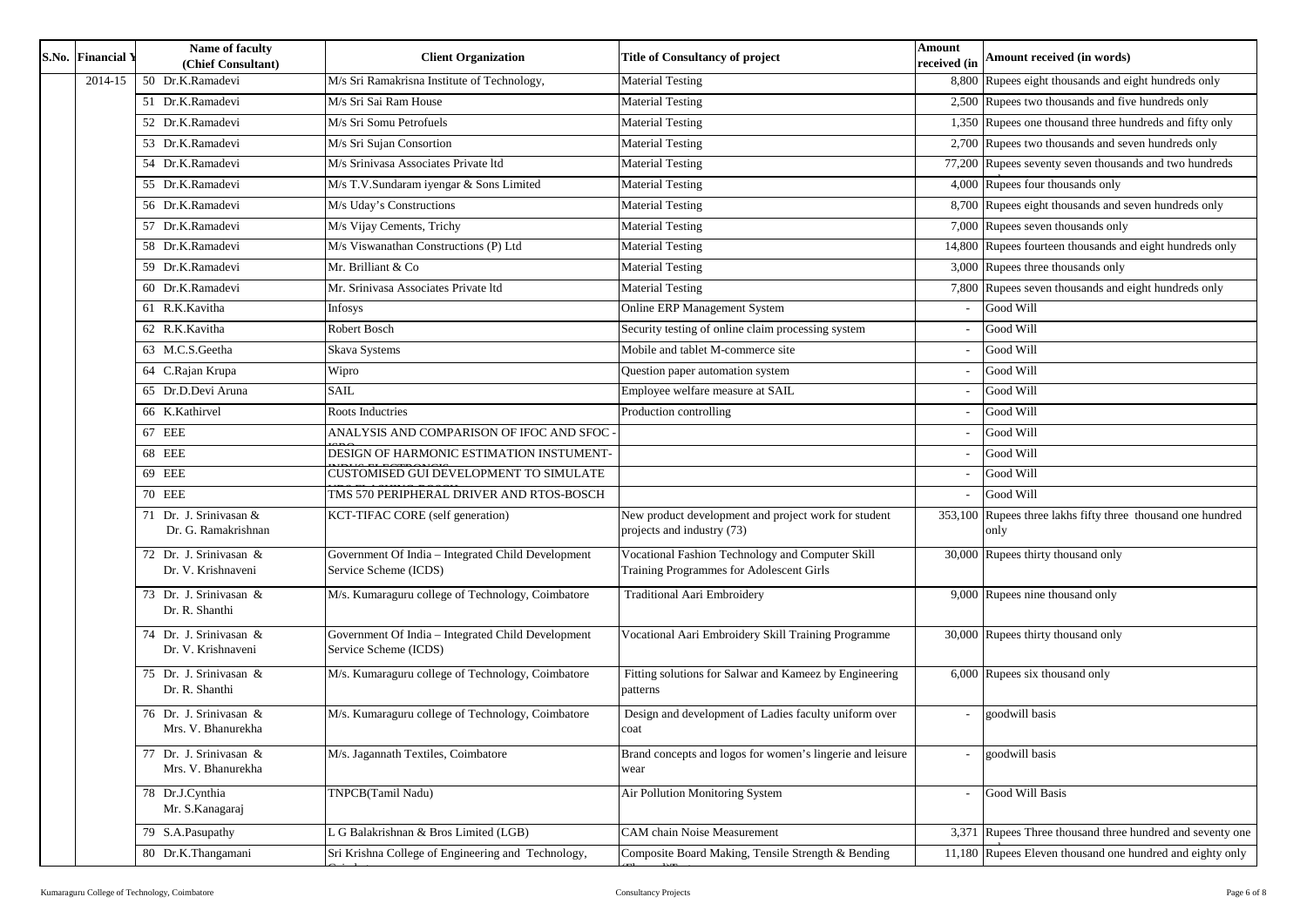Rupees Three thousand and nine hundred only

Rupees Two thousand eight hundred and sixty five

Rupees Two thousand one hundred and ninety six only

Rupees Eight hundred and fourty one only

Rupees Two thousand and eighty only

Rupees One thousand two hundred and sixty eight only

Rupees Three hundred and thirty seven only

Rupees Seven hundred and eighty two only

Rupees Four thousand eight hundred and seventy five

Rupees One thousand one hundred and eighty only

Rupees Eight hundred and forty three only

Rupees One thousand eight hundred and fifty four only

Rupees four hundred forthy two only

Rupees three thousand three hundred seventy one only

Rupees fife hundred sixty two only

Rupees fourteen thousands only

Rupees three thousands one hundreds and fifty only

Rupees fifty thousands and four hundreds only

Rupees one thousand and two hundreds only

Rupees eight thousands eight hundreds and fifty only Rupees eight thousands only

Rupees two thousands and seven hundreds only

Rupees ninety eight thousands and fifty only

Rupees sixteen thousands and fifty only

Rupees twenty thousands and seven hundreds only

Rupees one thousand and eight hundreds only

Rupees three thousands and six hundreds only

Rupees twenty one thousands and one hundred only

Rupees ten thousands and four hundreds only

|   | <b>S.No. Financial Y</b> | Name of faculty<br>(Chief Consultant) | <b>Client Organization</b>                                                                                | <b>Title of Consultancy of project</b>                  | <b>Amount</b><br>received (in | Amount received (in words                     |
|---|--------------------------|---------------------------------------|-----------------------------------------------------------------------------------------------------------|---------------------------------------------------------|-------------------------------|-----------------------------------------------|
|   | 2014-15                  | 81 Dr.K.Thangamani                    | Kumaraguru College of Technology, Coimbatore.                                                             | Tensile Strength & Bending (Flexural)Test               |                               | 3,900 Rupees Three thousand and a             |
|   |                          | 82 Dr.K.Thangamani                    | I.E, Thiagarajar College Engineering, Madurai.                                                            | Composite Board Making, Bending (Flexural)Test          |                               | 2,865 Rupees Two thousand eight 1             |
|   |                          | 83 Dr.K.Thangamani                    | Bannari Amman Institute of Technology, Sathy                                                              |                                                         |                               | 2,196 Rupees Two thousand one hu              |
|   |                          | 84 Dr.K.Thangamani                    | PSG Tech. Coimbatore.                                                                                     | Composite Board Making, Tensile Strength & Bending      |                               | 841 Rupees Eight hundred and fo               |
|   |                          | 85 Dr.K.Thangamani                    | Park College of Engineering and Technology,                                                               | Composite Board Making, Tensile Strength & Bending      |                               | $\overline{2,080}$ Rupees Two thousand and ei |
|   |                          | 86 Dr.K.Thangamani                    | SVS College of Engineering, Coimbatore.                                                                   | Bending (Flexural)Test                                  |                               | 200 Rupees Two hundred only                   |
|   |                          | 87 Dr.K.Thangamani                    | SSM College of Engineering, Komarapalayam.                                                                | Composite Board Making, Tensile Strength & Bending      |                               | 1,268 Rupees One thousand two hu              |
|   |                          | 88 Dr.K.Thangamani                    | Angel college of Engineering & Technology, Tirupur.                                                       | Composite Board Making, Tensile Strength & Bending      |                               | 337 Rupees Three hundred and the              |
|   |                          | 89 Dr.K.Thangamani                    | Avinashilingam University for Women, Coimbatore.                                                          | Composite Board Making, Tensile Strength & Bending      |                               | 782 Rupees Seven hundred and e                |
|   |                          | 90 Dr.K.Thangamani                    | Sri Ramakrishna Engineering College, Coimbatore.                                                          | Composite Board Making, Tensile Strength & Bending      |                               | 4,875 Rupees Four thousand eight              |
|   |                          | 91 Dr.K.Thangamani                    | Nehru College of Engineering & Technology, Coimbatore. Composite Board Making, Tensile Strength & Bending |                                                         |                               | 1,180 Rupees One thousand one hu              |
|   |                          | 92 Dr.K.Thangamani                    | A.C. College of Tech,                                                                                     | Composite Board Making, Tensile Strength & Bending      |                               | 843 Rupees Eight hundred and fo               |
|   |                          | 93 Dr.K.Thangamani                    | Anna University, Chennai.                                                                                 | Composite Board Making, Tensile Strength & Bending      |                               | Good Will Basis                               |
|   |                          | 94 Dr.K.Thangamani                    | Jaya Engineering college, Chennai.                                                                        | Composite Board Making, Tensile Strength & Bending      |                               | 1,854 Rupees One thousand eight h             |
|   |                          | 95 S.Sundaresan,<br>M.Dhinakaran      | Coir Board                                                                                                | To improve machine productivity                         |                               | 100,000 Rupees one lakh                       |
|   |                          | 96 Mrs. Prema Narashiman              | <b>KCT</b> Namadu Pangu                                                                                   |                                                         | 300,000                       |                                               |
| 3 | 2013-14                  | Mr.P.Muthukumaran                     | <b>KCT-TIFAC CORE</b>                                                                                     | Testing of antimicrobial activity functionalized fabric |                               | 400 Rupees Four hundred only                  |
|   |                          | 2 Mr.P.Muthukumaran                   | Mr.V.Gowtham                                                                                              | Testing of antimicrobial activity                       |                               | 442 Rupees four hundred forthy t              |
|   |                          | 3 Mr.P.Muthukumaran                   | Ms.Swathika M                                                                                             | Testing of antimicrobial activity                       |                               | 3,371 Rupees three thousand three             |
|   |                          | 4 Dr.S.Sivamani                       | Ms. Archana Balakumar                                                                                     | Immobilization of enzyme                                |                               | 562 Rupees fife hundred sixty tw              |
|   |                          | 5 G. Manikandan                       | CHETTINAD INTERGRATED BUILD CONS PVT LTD, Material Testing                                                |                                                         |                               | 7,000 Rupees seven thousands only             |
|   |                          | 6 G. Manikandan                       | ASCENT ENGINEERS, MANJOLAI 1ST MAIN RD,                                                                   | <b>Material Testing</b>                                 |                               | 14,000 Rupees fourteen thousands o            |
|   |                          | Dr.K.Ramadevi                         | M/s Aravind Builders                                                                                      | <b>Material Testing</b>                                 |                               | $3,150$ Rupees three thousands one 1          |
|   |                          | 8 Dr.K.Ramadevi                       | M/s Ascent Engineers & Infrastructures India Pvt Ltd,                                                     | <b>Material Testing</b>                                 |                               | 50,400 Rupees fifty thousands and f           |
|   |                          | 9 Dr.K.Ramadevi                       | M/s Asian Designers Tiles                                                                                 | <b>Material Testing</b>                                 |                               | 1,200 Rupees one thousand and two             |
|   |                          | 10 Dr.K.Ramadevi                      | M/s Asian Fly ash bricks                                                                                  | <b>Material Testing</b>                                 |                               | 600 Rupees six hundreds only                  |
|   |                          | 11 Dr.K.Ramadevi                      | M/s Cee Dee Yes Housing                                                                                   | <b>Material Testing</b>                                 |                               | 8,850 Rupees eight thousands eight            |
|   |                          | 12 Dr.K.Ramadevi                      | M/s Chanderan Designers                                                                                   | <b>Material Testing</b>                                 |                               | 8,000 Rupees eight thousands only             |
|   |                          | 13 Dr.K.Ramadevi                      | M/s Essgi fab & Engineers Pvt Ltd                                                                         | <b>Material Testing</b>                                 |                               | $1,000$ Rupees one thousands only             |
|   |                          | 14 Dr.K.Ramadevi                      | M/s Euro Designers Tiles                                                                                  | <b>Material Testing</b>                                 |                               | 2,700 Rupees two thousands and se             |
|   |                          | 15 Dr.K.Ramadevi                      | M/s G.Ramamoorthy Constructions (I)Pvt ltd                                                                | <b>Material Testing</b>                                 |                               | 98,050 Rupees ninety eight thousand           |
|   |                          | 16 Dr.K.Ramadevi                      | M/s Green Valleys Shelters Pvt Ltd                                                                        | <b>Material Testing</b>                                 |                               | 16,050 Rupees sixteen thousands an            |
|   |                          | 17 Dr.K.Ramadevi                      | M/s Indo Shell Cast                                                                                       | <b>Material Testing</b>                                 |                               | 500 Rupees five hundreds only                 |
|   |                          | 18 Dr.K.Ramadevi                      | M/s Nikta Constructions                                                                                   | <b>Material Testing</b>                                 |                               | 20,700 Rupees twenty thousands and            |
|   |                          | 19 Dr.K.Ramadevi                      | M/s Ragu Fly ash Bricks                                                                                   | <b>Material Testing</b>                                 |                               | 1,800 Rupees one thousand and eig             |
|   |                          | 20 Dr.K.Ramadevi                      | M/s Ram Engineers & Contractors                                                                           | <b>Material Testing</b>                                 |                               | 3,600 Rupees three thousands and              |
|   |                          | 21 Dr.K.Ramadevi                      | M/s Ramani Realtors Pvt Ltd                                                                               | <b>Material Testing</b>                                 |                               | 21,100 Rupees twenty one thousand             |
|   |                          | 22 Dr.K.Ramadevi                      | M/s Sabari Constructions Technology Pvt Ltd                                                               | <b>Material Testing</b>                                 |                               | 10,400 Rupees ten thousands and fo            |